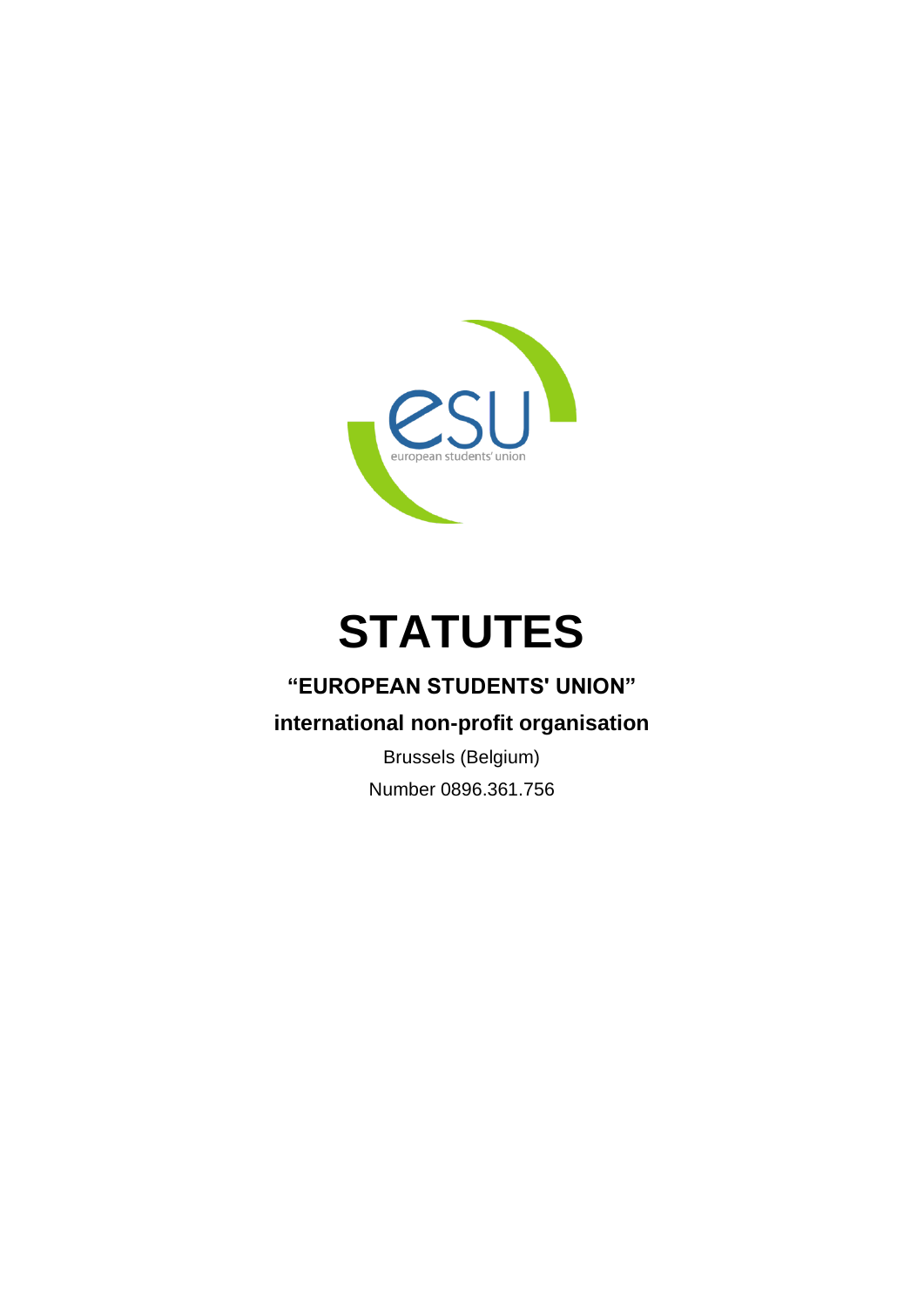## *1. Denomination*

The name of the international non-profit organisation is "European Students' Union", abbreviated "ESU".

# *2. Head Office*

The head office of ESU is in Brussels. The head office can be relocated within the territory of the Brussels Capital Region by decision of the Executive Committee.

# *3. Objective of the Association*

#### **3.1. Aims of the Association**

ESU has the following goals:

• to promote the views of students on the educational system as a whole.

• to promote the social, economical, political and cultural interests of students and the human rights of students which have a direct effect or an indirect effect on education and on the status and welfare of students in society.

• to promote equal opportunities for all students regardless of their political belief, religion; ethnic or cultural origin, gender, sexual orientation, social standing or any disability they may have.

- to promote equal chances of access to higher education for all people.
- to promote European and global co-operation and to facilitate information exchange with students and students' organisations.
- to promote co-operation with other organised groups in matters pertaining to education and student life.

• to provide assistance and support to students' unions in Europe in their work to protect student interests.

In pursuing these objectives and by bringing together students unions, ESU represents the views of students to all actors in the field of education and student life in general.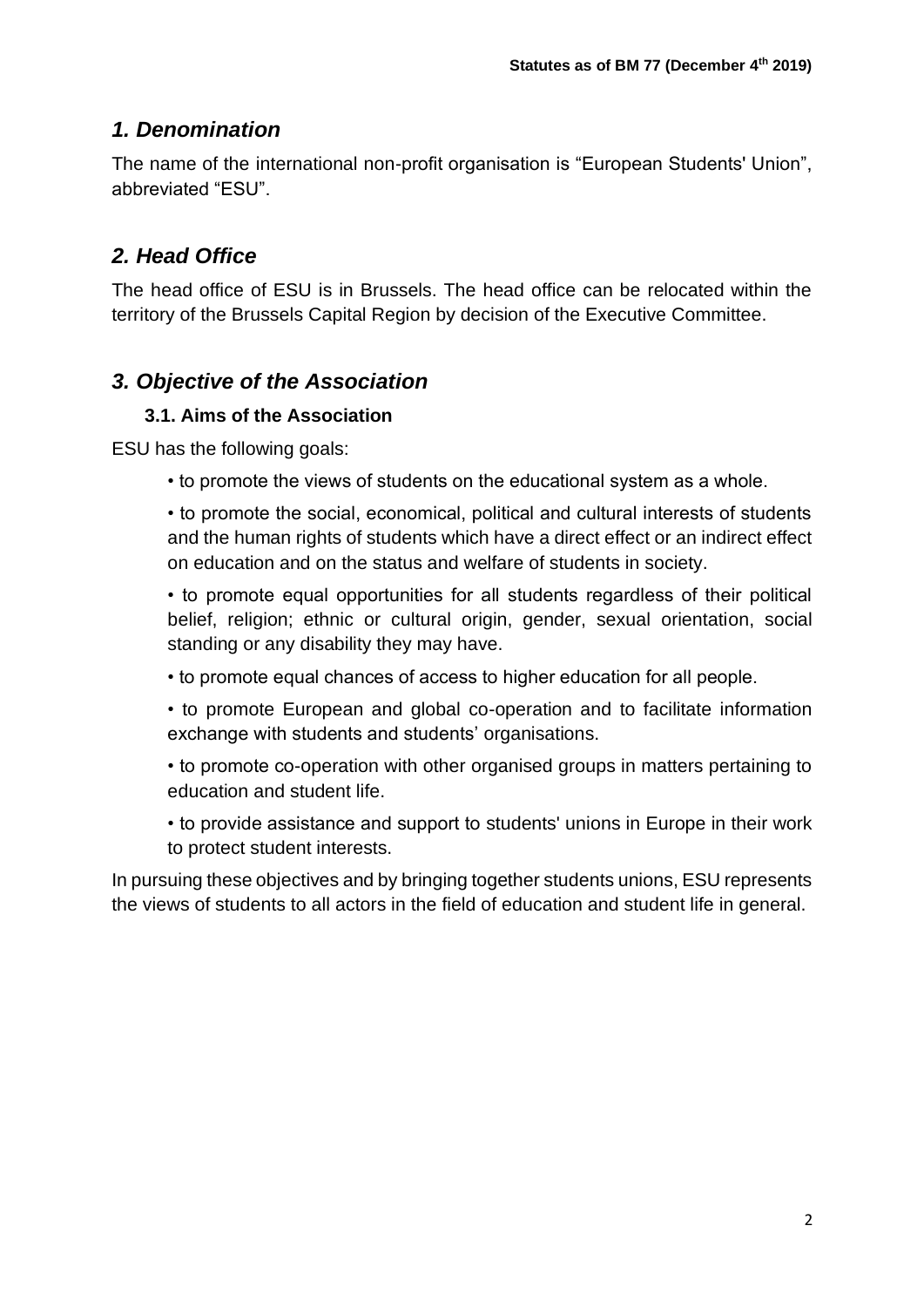#### **3.2. Activities**

In order to realise its objectives, ESU will:

- collect, summarise and distribute information between the member organisations;
- organise seminars, meetings and trainings;
- develop policies and issue demands;
- promote ESU policies and principles amongst other stakeholders in Education, both on a European and National level;
- run campaigns.

ESU shall co-operate with bodies which are relevant to fulfilling its objectives as long as the activities of these organisations do not contradict the principles of ESU. It shall also carry out all other activities conducive to the realisation of the above aims and objectives.

# *4. Definition of membership*

Involvement in ESU can be obtained as:

- Member;
- Candidate;
- Associate Organisation.

Only organisations which act in accordance with the Statutes, the Standing Orders and the Financial Standing Orders can become involved in ESU.

The application shall consist of a written and signed application letter, the statutes and standing orders, a summary of the plan of work and the completed ESU membership questionnaire (all in English, statutes and standing orders in English and the original language). These documents shall be sent electronically and by post.

A member, candidate or associate organisation can resign from ESU by notifying the Executive Committee in writing.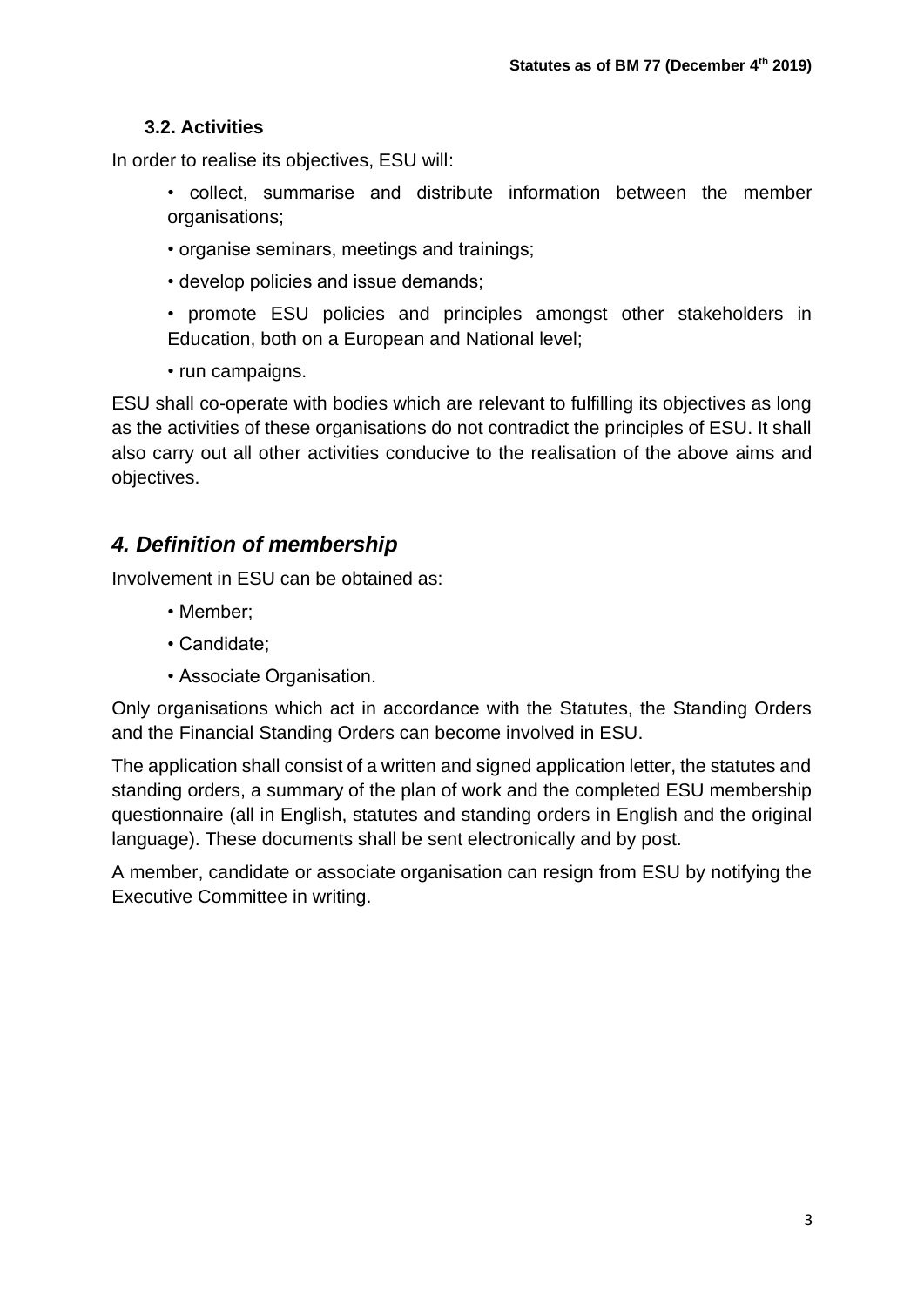#### **4.1. Member**

The members of ESU are National Unions of Students in Europe, legal entities constituted according to the law - statutes and usages - of their countries of origin:

- who are controlled and run by students;
- who hold democratic elections and are run on a democratic basis;
- who are representative;
- who are autonomous and independent in their decision-making;
- whose objectives are in accordance with the objectives of ESU as stated in the Statutes.

National Unions of Students must be open to all students from universities and/or other higher education institutions in the country concerned, regardless of their political conviction, religion, ethnic or cultural origin, gender, sexual orientation, social standing or any disability they may have.

The members of ESU have the right to:

- vote and to speak at meetings;
- to put forward motions and to nominate candidates.

#### **4.2. Candidate**

No decision to grant full membership can be taken without a study visit. For this purpose, in the case of prolongation of candidate status it is required to have organised a new study visit (after the decision to prolong the candidate status).

During the first three Board Meetings as candidate member, a decision on the status candidate member can only be taken after a study visit has been organised, provided that the Board Meeting has accepted its application for membership.

During the candidacy term, a study visit must be organised to evaluate the candidate member. A decision on the status of a candidate member must be taken by the Board at the first Board Meeting conducted after the study visit or after three completed Board Meetings as candidate member. At this point, the Board may decide to grant membership, refuse membership or prolong the candidate status of the applying union by maximum of four ordinary Board Meetings thereafter. Should the Board decide to prolong the candidacy of the applying union, a new study visit must be organised. After no more than four ordinary Board Meetings, the Board must decide to either grant membership or refuse membership to the applying union. The Union may reapply for a new candidate status after the refusal.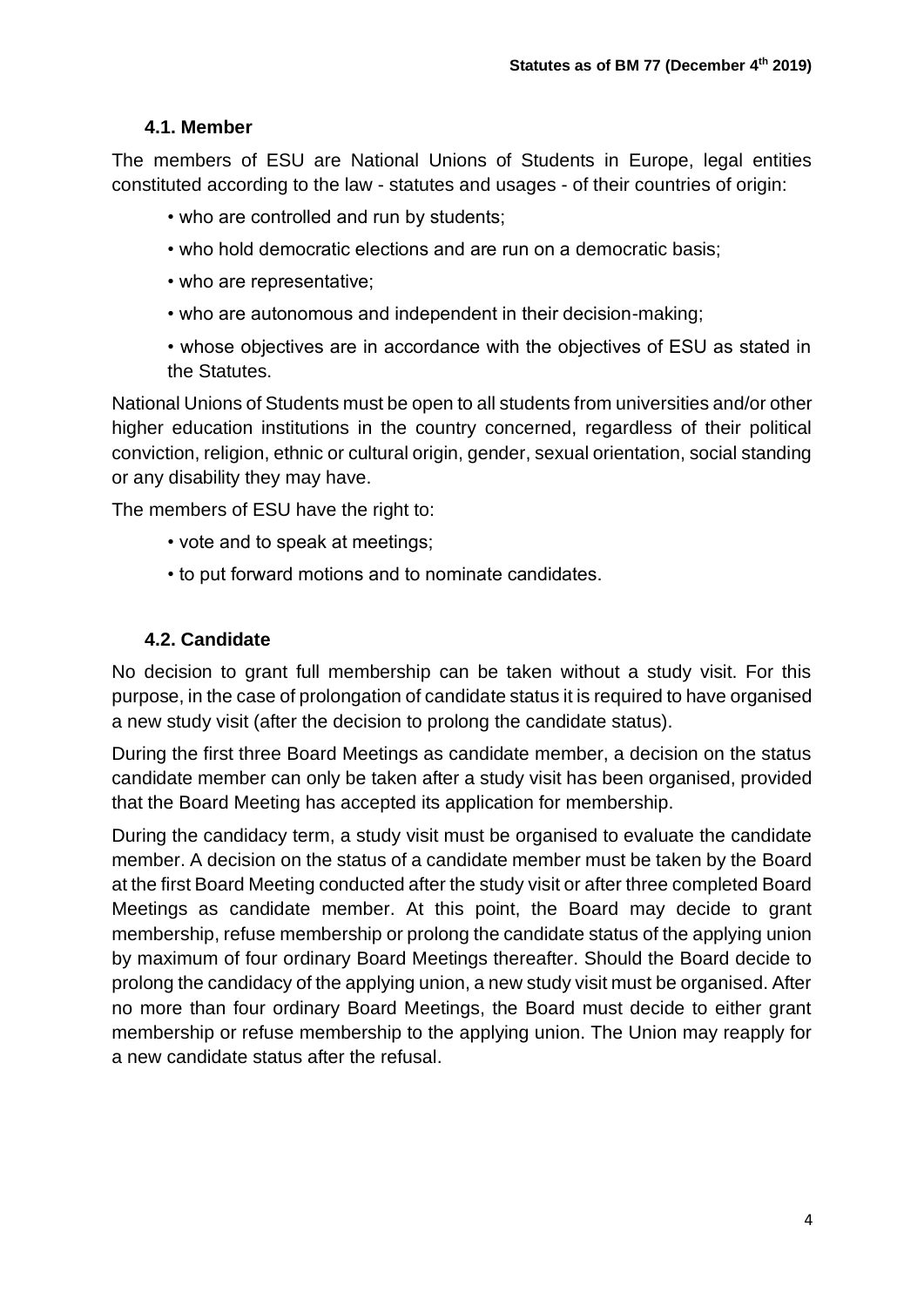Candidates have the right to:

- attend ESU meetings, except closed parts of the Board meeting;
- speak at ESU meetings, except closed parts of the Board meeting;
- put forward motions at the Board Meeting, with support of a full member.

#### **4.3. Associate Organisation**

Student organisations working in at least 8 countries party to the European Cultural Convention are eligible to become associate organisations.

Associate organisations have the right to:

- attend all ESU meetings, except closed points of the meeting;
- speak at all meetings, except closed points of the meeting.

Associate organisations have the duty:

• to attend the Board Meetings of ESU.

# *5. Working Structure*

The institutions of ESU are:

- the Board Meeting;
- the elected institutions of ESU:
	- the Executive Committee, including the Presidency;
	- Commission for Internal Audit;
	- Working Groups.

- additionally, the following appointed structures are also to be considered ESU institutions:

- the Secretariat:
- Expert Pools;
- Coordinators;
- Task forces.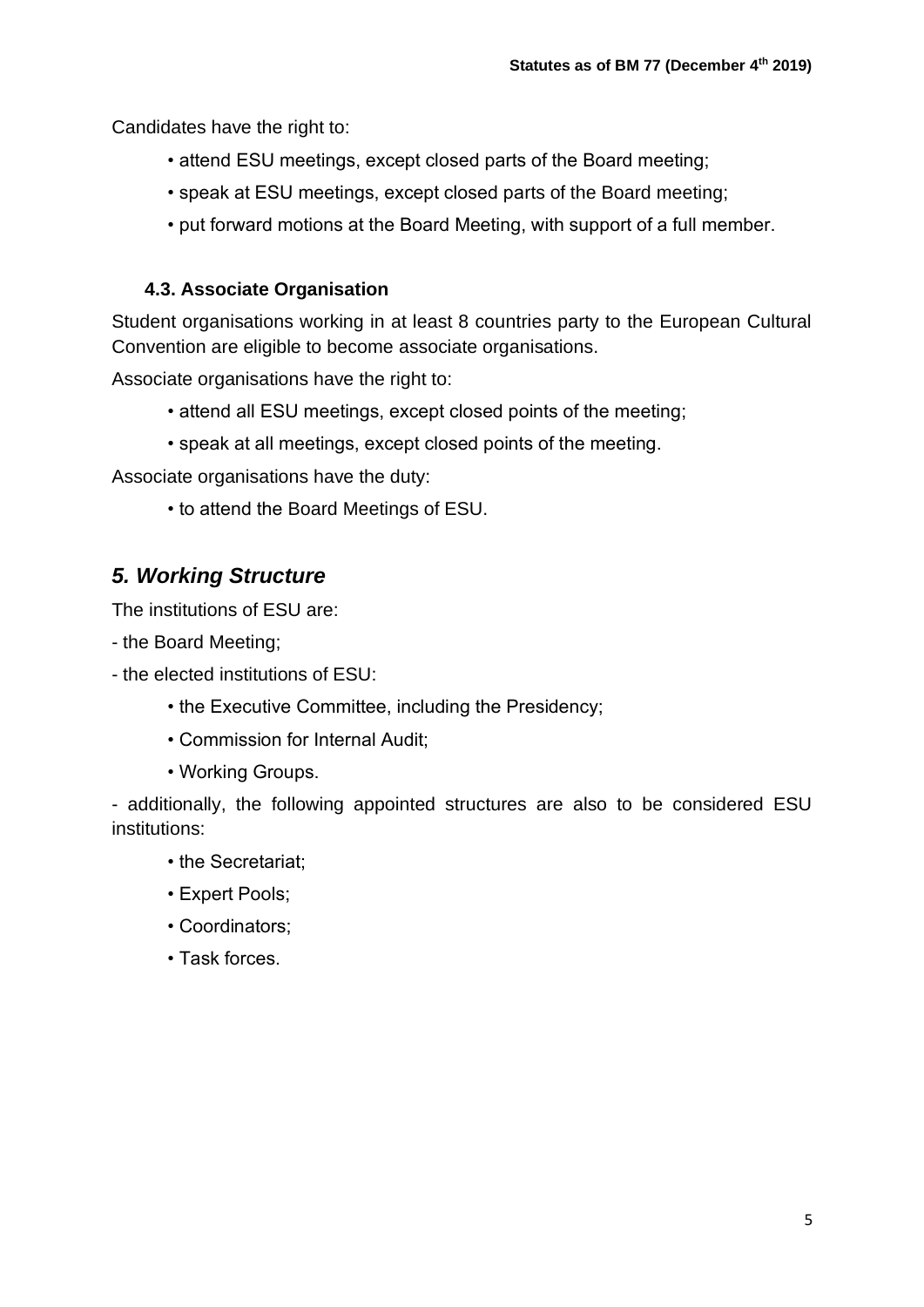## **5.1. The Board Meeting**

#### **5.1.1. Composition of the Board Meeting**

The Board Meeting shall be composed of all the organisations involved in ESU. It shall be the highest decision-making body within the organisation. It shall meet at least twice a year. The decisions of the Board Meeting will only be in force after the Board Meeting where they were adopted.

Extraordinary Board Meetings shall be convened at the request of the Executive Committee or at least half of the possible full vote made in writing to the ESU office.

#### **5.1.2. Competencies of the Board Meeting**

The Board Meeting is the highest decision-making body in ESU.

The Board Meeting shall:

- Related to the Organisation
	- take decisions about plans of action, policies and resolutions;
	- take decisions about the budget;
	- take all decisions concerning changes to the statutes;
	- take the decision to disband the organisation.
- Related to the Executive Committee
	- take all decisions concerning the election and discharging of the Executive Committee;
	- take all decisions concerning the mandate of the Executive Committee;
	- approve or disapprove the work of the Executive Committee;
	- grant discharge from liability to the Executive Committee.
- Related to the involvement in ESU
	- take all decisions concerning membership status;
	- grant the status of associate organisation.
- Related to the Working Structures

• take all decisions concerning the election and discharging elect the members of the Commission for Internal Audit;

- create, mandate and disband Working Groups;
- elect the chair of each Working Group;
- elect the host organisation of Board Meetings.

The Board Meeting shall deal with all other matters that the Board Meeting deems necessary as provided these matters are not against the Statutes or Standing Orders.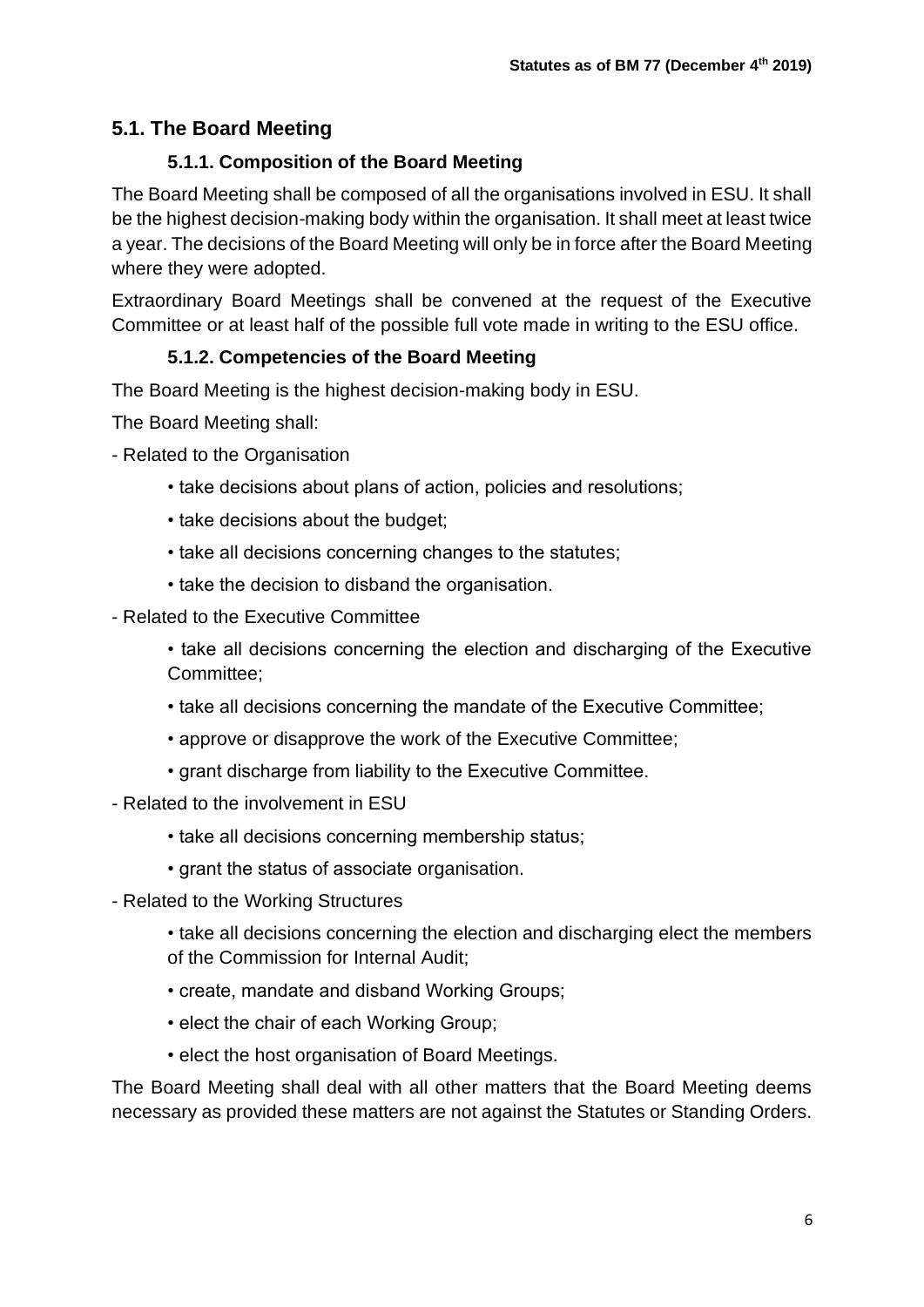#### **5.1.3. Decision making procedures in the board meeting**

The Board Meeting can only take valid decisions when an absolute majority of all members and a two-thirds majority of the total number of possible votes are present. Each country shall have an equal number of votes. If there is more than one member from a given country, the votes of that country shall be divided equally between them. If a member fails to attend the Board Meeting, it can transfer its mandate to another member, provided it is presented in writing to the Board Meeting.

If a member fails to attend three consecutive Board Meetings, the member loses the right to transfer its mandate to another member. The member involved will be notified in writing after missing three consecutive Board Meetings and at least 60 days in advance of the next Board Meeting. Only physical absences from the entire meeting are considered for this purpose.

The Board Meeting shall strive to reach the widest possible agreement.

A record of the decisions of the board meetings shall be kept. These records must be accessible to all members.

#### **5.2. Executive Committee**

#### **5.2.1. Composition of the Executive Committee**

The Executive Committee consists of five to seven ordinary members and a Presidency consisting of the President and two Vice-Presidents. These are all individuals. The Executive Committee is elected by the Board Meeting.

#### **5.2.2. Competencies of the Executive Committee**

The Executive Committee is responsible for the execution of the decisions of the Board Meeting, political affairs and the overall finances of ESU.

The Executive Committee shall:

- take initiative to promote the views of ESU;
- be responsible of the external representation of ESU;
- implement the decisions, resolutions and policies of the Board Meeting;
- appoint the secretariat;
- design partnership agreements with other organisations;
- report to the Board Meeting on all its activities, as specified in the standing orders;
- draw up the agenda for the Board Meetings in cooperation with the Secretariat;

• meet at least once between Board Meetings. The Executive Committee has the right to speak and to put forward motions in Board Meetings.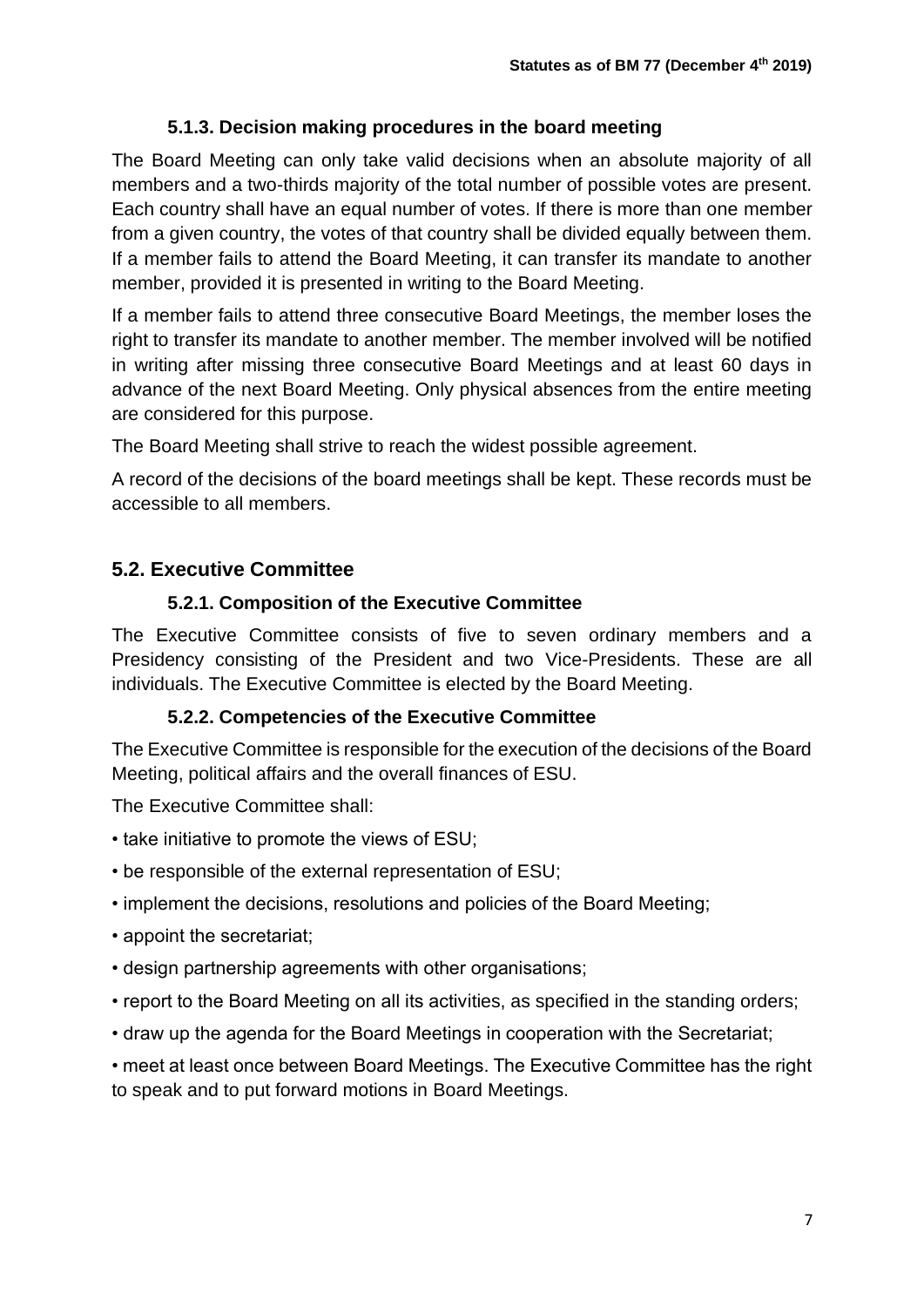#### **5.2.3. The Presidency**

The Presidency shall be the operational decision-making body within the organisation and is responsible for the day-to-day coordination and management of the organisation and steering of its institutions.

The Presidency is responsible for the preparation of the Executive Committee meetings and must report on its activities to the Executive Committee at every meeting.

## **5.2.4. The President**

The president shall be responsible for the coordination of the work of the Executive Committee and carry out the day-to-day financial affairs of ESU.

## **5.2.5. The Vice-President**

The Vice-Presidents shall be responsible for the coordination of the work of the Secretariat and carrying out the day-to-day financial affairs of ESU. In addition, they shall be responsible for the organisation's lobby work and coordination of policymaking.

## **5.2.6. Decision-making procedure in the Executive Committee**

The members of the Executive Committee shall endeavour to reach the widest possible measure of agreement. Decisions in the Executive Committee shall be taken by simple majority, unless otherwise specified in these statutes or ESU's standing orders. The quorum of the Executive Committee shall be at least half of the members.

# **5.3. The Secretariat**

## **5.3.1. Composition of the Secretariat**

The composition of the Secretariat is a matter of the Executive Committee. The Secretariat is accountable to the Executive Committee. The Executive Committee can mandate a member of the Secretariat:

• to lead the Secretariat and thus the staff;

• to assist the Executive Committee in the day-to-day financial affairs of the organisation;

• to present the views of ESU to third parties.

## **5.3.2. Competencies of the Secretariat**

The secretariat shall:

• assist the Executive Committee in the execution of decisions taken by the Board Meeting or Executive Committee.

All members of the Secretariat only have speaking rights in the Board Meeting.